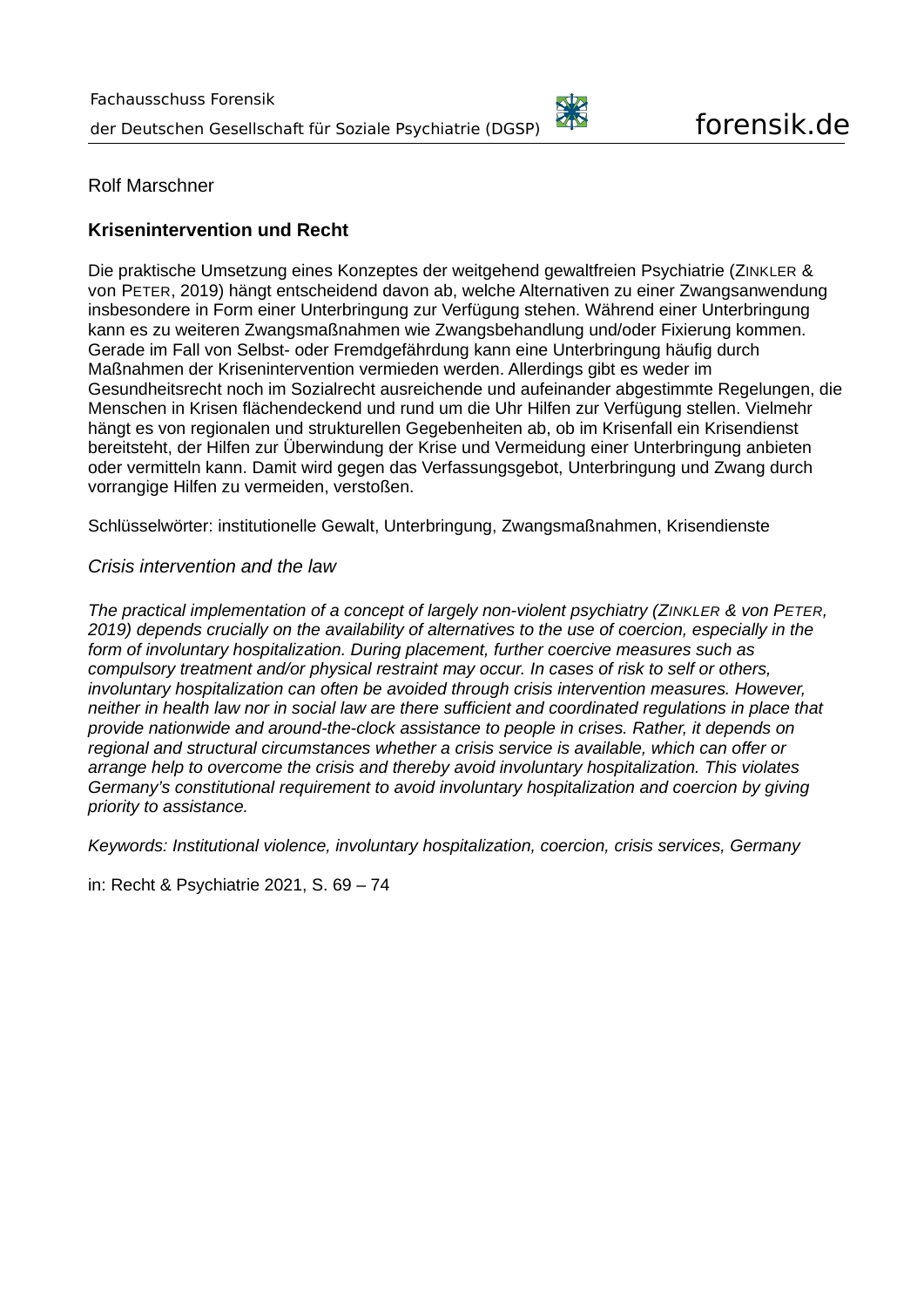Martin Zinkler

### **Modellvorhaben nach § 64b SGB V in der Corona-Pandemie: Versorgung, Struktur und Zwangsmaßnahmen**

Hintergrund: Die psychiatrische Versorgung in Deutschland wird durch die Corona-Pandemie erschwert, etwa durch die Schließung von Tageskliniken, durch Besuchsverbote in den Kliniken, Restriktionen bei den Gemeindepsychiatrischen Diensten und Ansteckungsketten in gerontopsychiatrischen Stationen.

Modellregion: Am Beispiel der Kliniken Landkreis Heidenheim erweist sich das »Regionalbudget Psychiatrie«, ein sektorenübergreifendes Modellvorhaben nach § 64 b SGB V, strukturell und finanziell als stabil und tragfähig.

Versorgung: Flexible Behandlungssettings ermöglichen niedrige Belegung, aufsuchende Arbeit, stärkere Inanspruchnahme von Hometreatment und mehr tagesklinische Behandlung. Damit kann eine bedarfsgerechte Versorgung aufrechterhalten und gleichzeitig die Gefahr von Ansteckungen reduziert werden.

Anwendung von institutionellem Zwang: Zwangsmaßnahmen wurden im Modellvorhaben seltener als in den Vorjahren angewendet, im Coronajahr 2020 jedoch wieder mit ansteigender Tendenz. Die Antwort auf die Frage, ob die häufigere Anwendung von Zwang während der Pandemie auf institutionelle oder externe Faktoren zurückzuführen ist, steht noch aus.

Schlüsselwörter: Modellvorhaben, Corona-Pandemie, Psychiatrie, Zwangsmaßnahmen

*Model projects according to 64b SGBV in the Corona pandemic: care, structure and coercive measures*

*Background: Mental health care in Germany is being put to the test by the Corona pandemic, for example through the closure of day hospitals, bans on visits in hospitals, restrictions on community psychiatric services and chains of infection in old-age mental health wards. Model Region: In this context and exemplified in the psychiatric department of Heidenheim General Hospital, the »regional budget for psychiatry« as a cross-sectoral model project according to Sec. 64b SGB V (Germany's Code of Social Law) proves to be structurally and financially resilient. The regional budget works as a capitation system in which the provider of psychiatric care (Klinikum Heidenheim) agrees with the health insurance funds on a number of people from a defined catchment area who receive comprehensive inpatient and outpatient psychiatric care. Service description: Flexible treatment settings allow for low bed occupancy, outreach work, greater use of home treatment and more day hospital treatment. These options enable the provision of needs-based care while reducing the risk of infection.*

*Use of coercion: Coercive measures were used less frequently in the model project than in previous years. Yet, during the corona pandemic in 2020 coercion was used more frequently compared to the previous year. Whether this is due to institutional or external factors is still an open question.*

*Keywords: Model projects, corona pandemic, mental health care, coercive measures, Germany*

in: Recht & Psychiatrie 2021, S. 75 – 79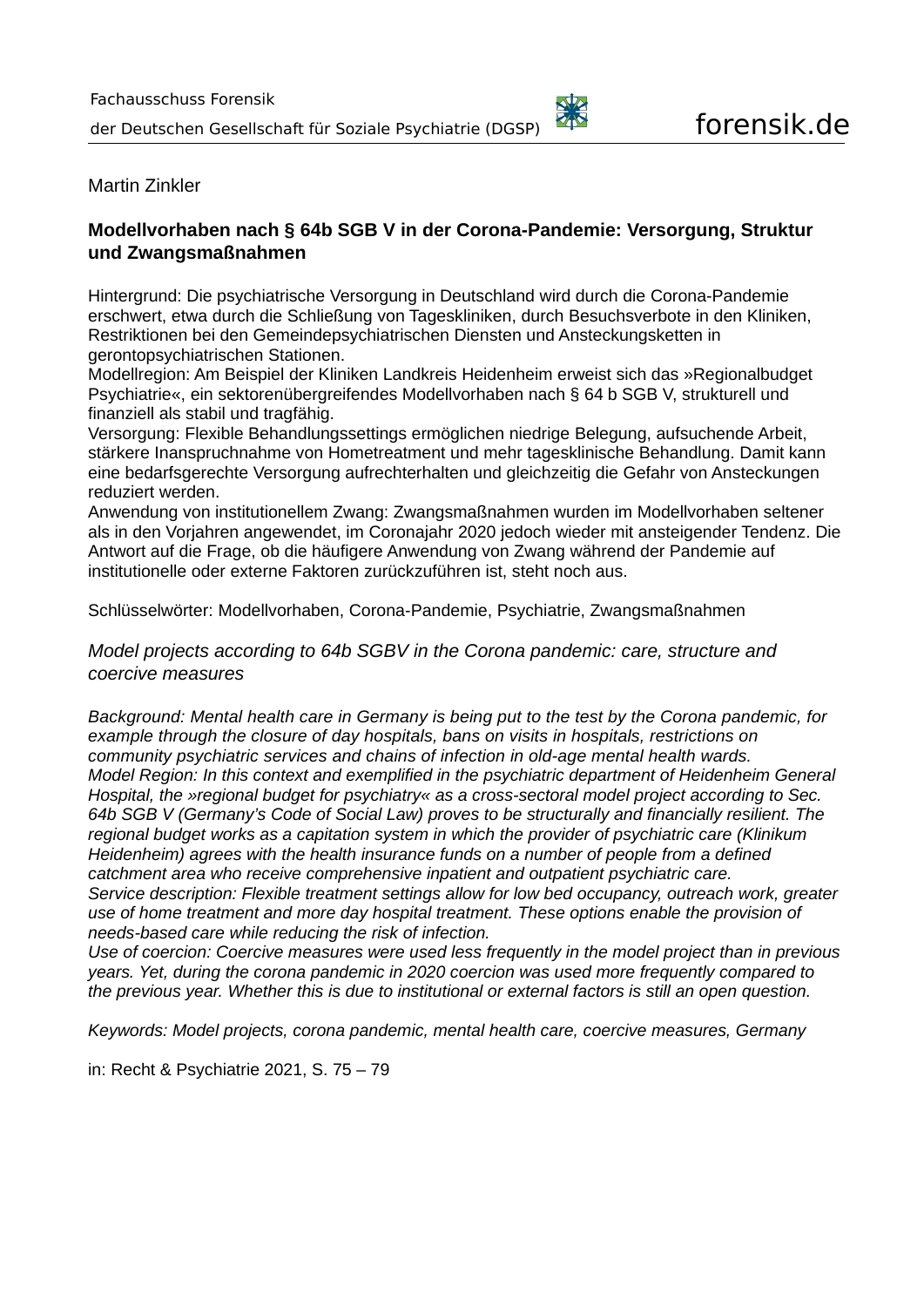Peter Brieger, Susanne Menzel, Christine Ernst-Geyer, Eva Ketisch

# **Stationsäquivalente Behandlung (StäB) – Was bedeutet sie für die psychiatrische Versorgung?**

Stationsäquivalente Behandlung (StäB) wurde ab 1.1.2017 durch den § 115 d SGB V Teil der psychiatrischen Regelversorgung. Seitdem gibt es eine wachsende Zahl von StäB-Teams in Deutschland. Der Artikel stellt den wissenschaftlichen und versorgungspolitischen Hintergrund dar, diskutiert die aktuelle Gestaltung wie auch die (sozial-)rechtlichen Grundlagen. Konkrete Erfahrungen und Ergebnisse (insbesondere aus der StäB München) werden dargestellt und schließlich die Relevanz der StäB für die psychiatrische Versorgung dargestellt. Aus unserer Sicht ist StäB ein wichtiges Angebot, um die gemeindepsychiatrische Versorgung zu verbessern.

Schlüsselwörter: Stationsäquivalente Behandlung, Gemeindepsychiatrie, Hometreatment

*Inpatient-equivalent treatment – its relevance for mental health care*

*Inpatient-equivalent treatment (IET) became part of standard mental health care in Germany from 2017. Since then, there has been a growing number of IET teams in Germany. The article reflects the scientific and care policy background, discusses the current design as well as the (social) legal basis. Experience and results are presented – especially from IET Munich. We discuss the relevance of IET for psychiatric services. We see IET as an important offer to improve community psychiatric care.*

*Keywords: mental health services, Assertive Community Treatment, home treatment, Germany*

in: Recht & Psychiatrie 2021, S. 80 – 84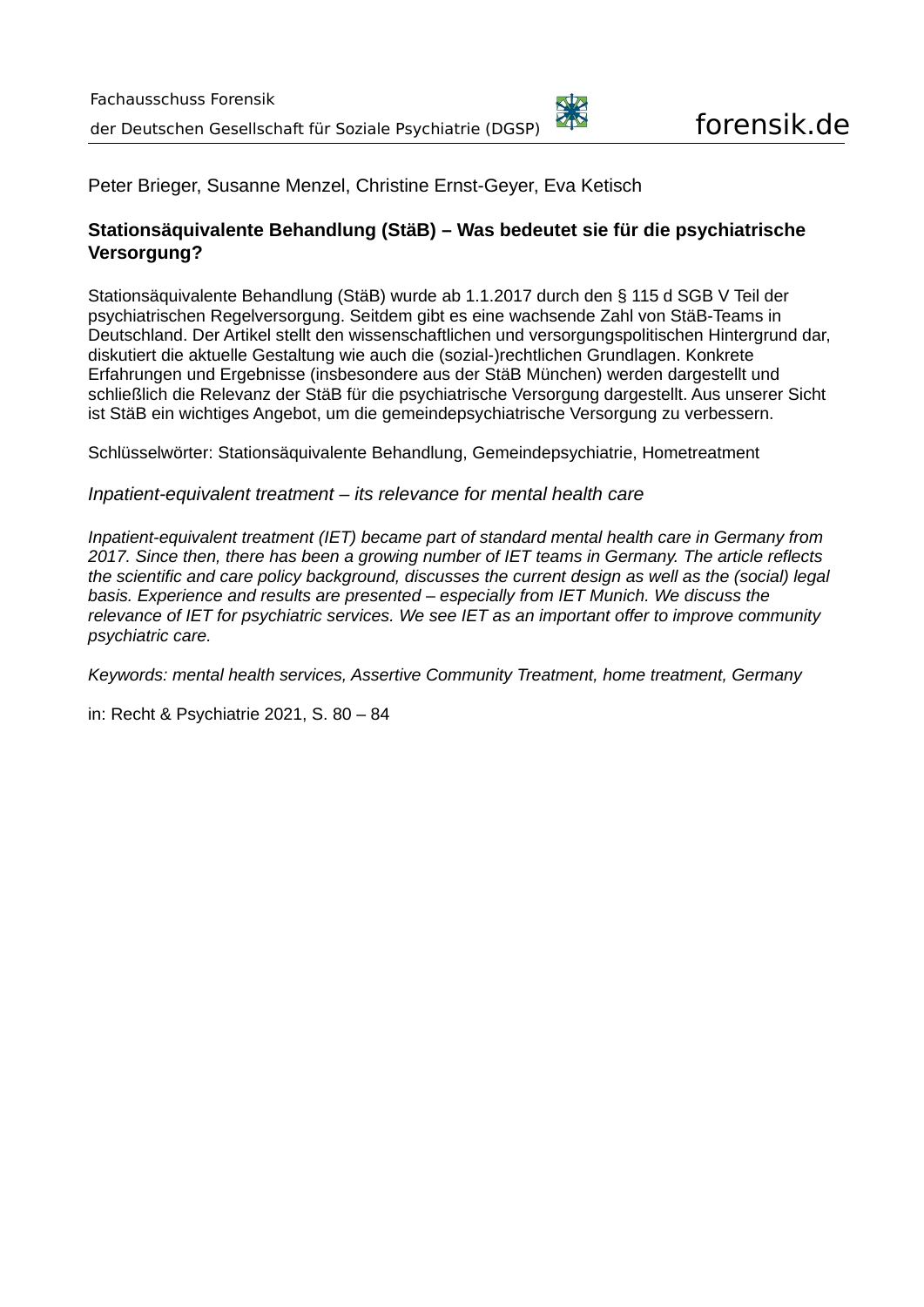

Sarah Jenderny, Julia Schreiter, Ingmar Steinhart

# **Zwangsunterbringungen – ein elementarer Teil regionaler Psychiatrieberichterstattung**

Erprobung eines regionalen Monitoringtools in Mecklenburg-Vorpommern

Die Dokumentation von Zwangsunterbringungen in psychiatrischen Einrichtungen nach PsychKG und insbesondere nach § 1906 BGB erfolgt in Deutschland wenig differenziert und ist regional unterschiedlich ausgeprägt. Im Rahmen der BMG-geförderten ZIPHER-Studie wurde im Jahr 2018 ein einfach zu handhabendes Monitoringtool zur lückenlosen Erfassung von regionalen Anträgen auf geschlossene Unterbringung bei den Amtsgerichten nach § 1906 BGB und PsychKG in zwei Landkreisen Mecklenburg-Vorpommerns über einen sechsmonatigen Zeitraum erprobt. Die Auswertung der 284 Anträge zeigte wesentliche Unterschiede zwischen den Erhebungsregionen in der Verteilung der Diagnosegruppen und im Ergebnis der Antragstellung. Insgesamt kann ein systematisches Monitoring von Unterbringungsverfahren auf kommunaler Ebene zunächst zur internen wie Gebietskörperschaft übergreifenden Diskussion und in der Folge für die regionale Umsetzung von Maßnahmen zur Reduktion und Vermeidung von Zwang empfohlen werden.

Schlüsselwörter: Psychiatrische Versorgung, Zwang, geschlossene Unterbringung, regionale Sozialberichterstattung, Monitoringtool, Deutschland

#### *Involuntary hospitalisation as an essential part of regional mental health care reporting Testing a regional monitoring tool in Mecklenburg-Western Pomerania*

*The documentation of involuntary hospitalisation in psychiatric facilities according to regional or federal mental health law is not sufficiently differentiated in Germany and varies from region to region. As part of the BMG-funded ZIPHER study, an easy-to-use monitoring tool for the complete recording of regional applications for involuntary hospitalisation at the local courts according to § 1906 BGB and PsychKG was tested in two districts of Mecklenburg-Western Pomerania over a six-month period in 2018. The evaluation of the 284 applications showed significant differences between the survey regions in the distribution of diagnostic groups and in the outcome of the application. Overall, a systematic monitoring of detention procedures at the municipal level can be recommended, firstly for internal and cross-regional discussion and subsequently for the regional implementation of measures to reduce and avoid coercion.*

*Keywords: Psychiatric care, coercion, involuntary hospitalisation, regional psychiatric reporting, monitoring tool, Germany*

in: Recht & Psychiatrie 2021, S. 85 – 90